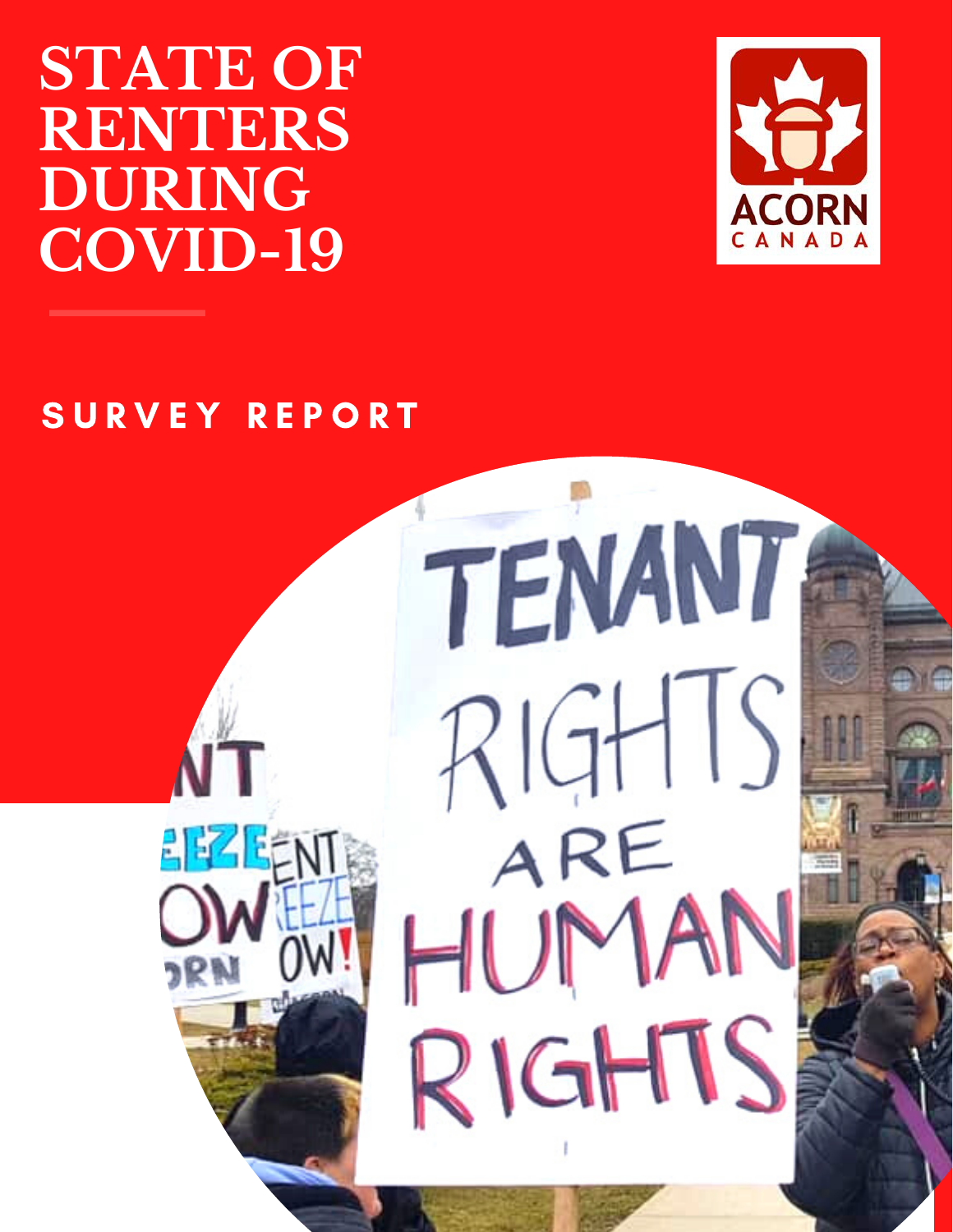## IN TRODUCTION

COVID-19 has changed our lives like never before by bringing a unique set of issues. However, these challenges get even more complex and compounded for people who are already living at the margins. Low-income Canadians and those most vulnerable struggling to make both ends meet find themselves in even more desperate situations with the pandemic which is not just a health crisis but an economic crisis as well.

Statistics continue to paint a grim picture when it comes to access to affordable and healthy housing and with the COVID-19 pandemic, the situation will only worsen especially for renters and those on low-income or those who belong to the most vulnerable sections of the population.

ACORN Canada, a national independent community organization, reached out to 1082 people across Canada to understand the issues people are facing during the pandemic, especially those relating to their ability to pay rent as it falls due again on May 1st and the problems they are encountering in their buildings/apartments as lack of maintenance and repair poses a major public health risk especially during a pandemic. The survey contained mostly multiple choice questions with few open-ended questions. It went out to ACORN members across Canada on 20th April 2020, in both French and English. While most responses were gathered online, some phone calls were also made to reach out to those who don't have access to the internet.

This report provides the main findings of this survey and calls for urgent measures that governments - Federal, Provincial and Municipal - need to take to ensure that people at the margins get the support they need in times of this crisis.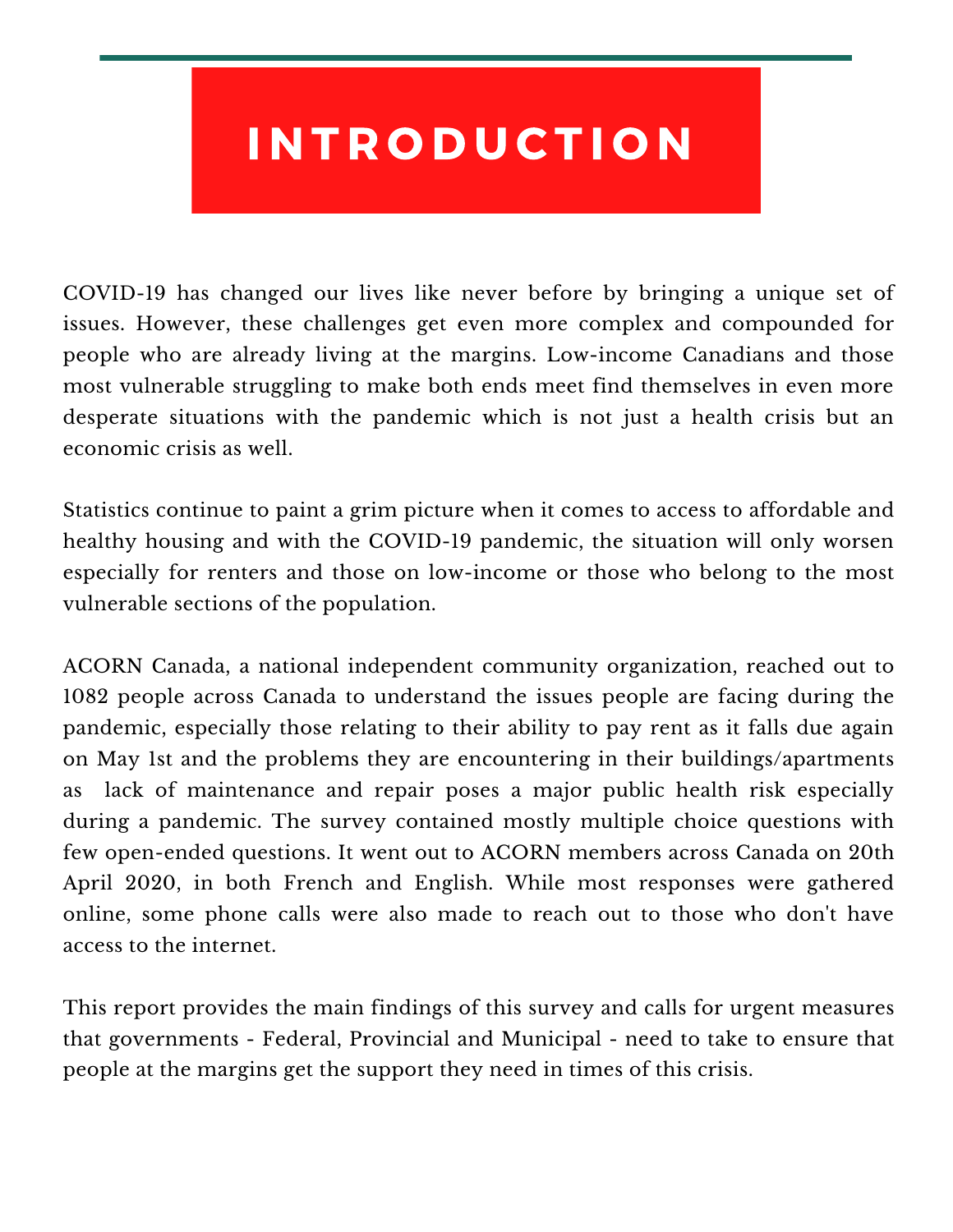## **CONT EXT**

#### THE AFFORDABILITY & LIVEABILITY QUESTION

According to the latest **Canadian Rental Housing Index 2019**, 40% of Canadians spend more than 30% of their income on rent. The Canada Mortgage and Housing Corporation defines housing as affordable if 30% or less of an individual's income goes toward rent. Twenty ridings across the country face toughest affordability challenges where more than 25% of the renters spend at least 50% of their income on rent and utilities. And all this, when as per the annual Affordability Index survey, 53% of Canadians who live paycheque to paycheque with 27% of people don't have enough for their needs and 58% having too little money to spend on their wants.

A recent report by the Canadian Centre for Policy Alternatives also throws insight into the lives of Canadians, especially renters. Across Canada, 3.4 million households whose primary source of income is either wages and salaries or self-employment don't own a home: they rent. Based on 2016 data, 46% of working tenant households have less than one month of employment income in savings. Digging deeper, 24% of working tenant households don't have a week's worth of savings, and 42% can't weather more than two weeks. Loss in one pay cheque immediately puts people at a huge risk of homelessness.

However, not only is the housing unaffordable, in many cases, it is also not liveable! Over the past few years, ACORN Canada has reached out to thousands of low-income and vulnerable people to understand the challenges tenants face in relation to maintenance and repairs in their buildings. Surveys conducted in Hamilton, Ottawa, Toronto and Nova Scotia - all have highlighted the substandard conditions renters continue to struggle with. However, during the COVID-19 pandemic, maintenance and repair issues assume greater significance as lack of attention on these pose a huge public health risk.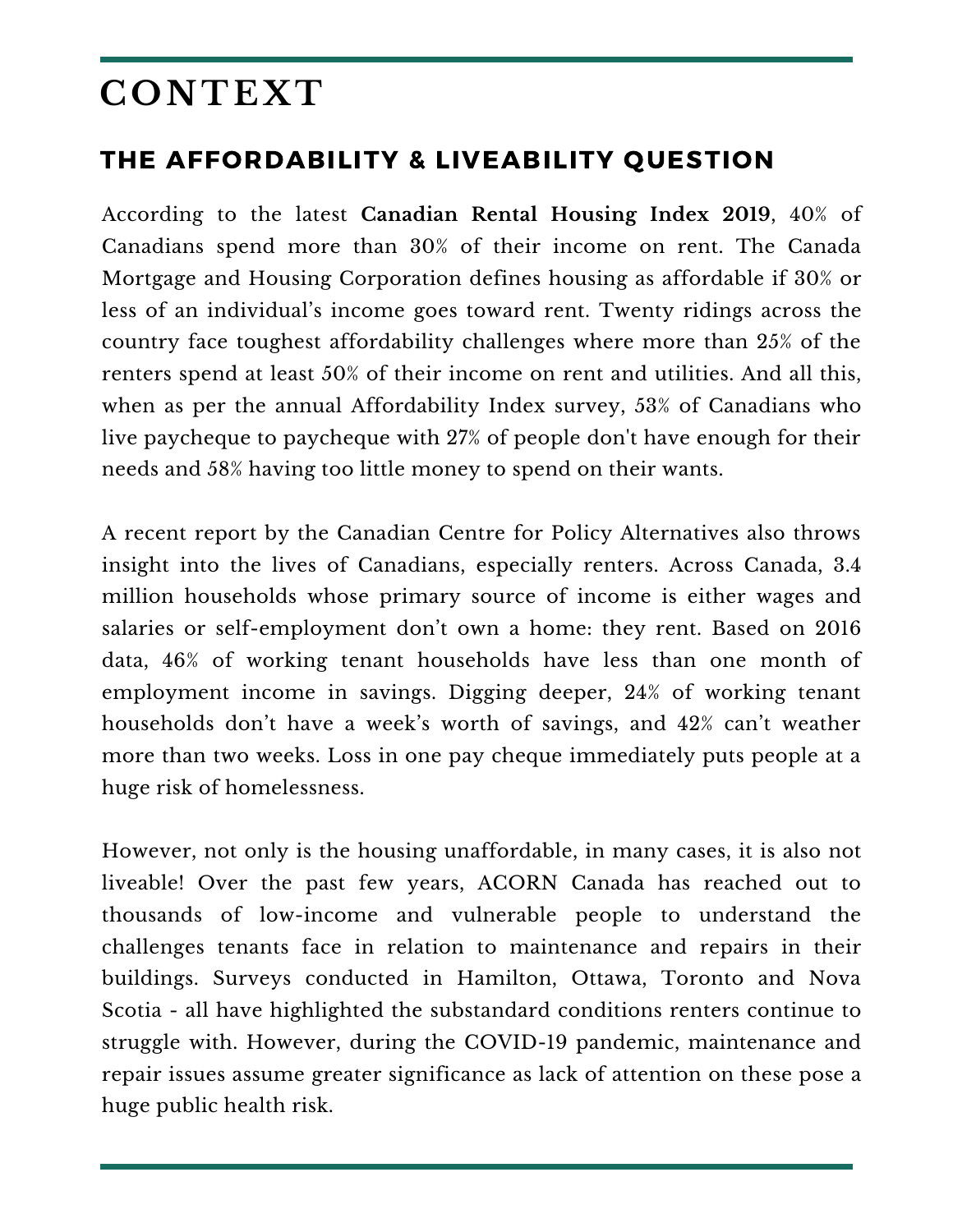# KEY FINDINGS

#### *Renters vs. Owners*

- An overwhelming 97% of people who responded to the survey are renters.
- Vast majority i.e. 73% of respondents reported paying less than \$1500 per month in rent followed by a small proportion of people who reported paying between \$1500-2000 in rent. A negligible proportion of people reported paying more than \$2000.



- One-third people have yearly income less than \$15,000. Almost equal number of people reported having yearly income below \$25,000. So, almost 60% of people earn less than 25,000 in a year.
- Roughly, slightly less than a quarter have income between \$25000 to 40,000. Very few people have income above \$40,000.
- 56% of people reported employment as their source of income, followed by 25% of people who are on some kind of social assistance such as disability or income assistance.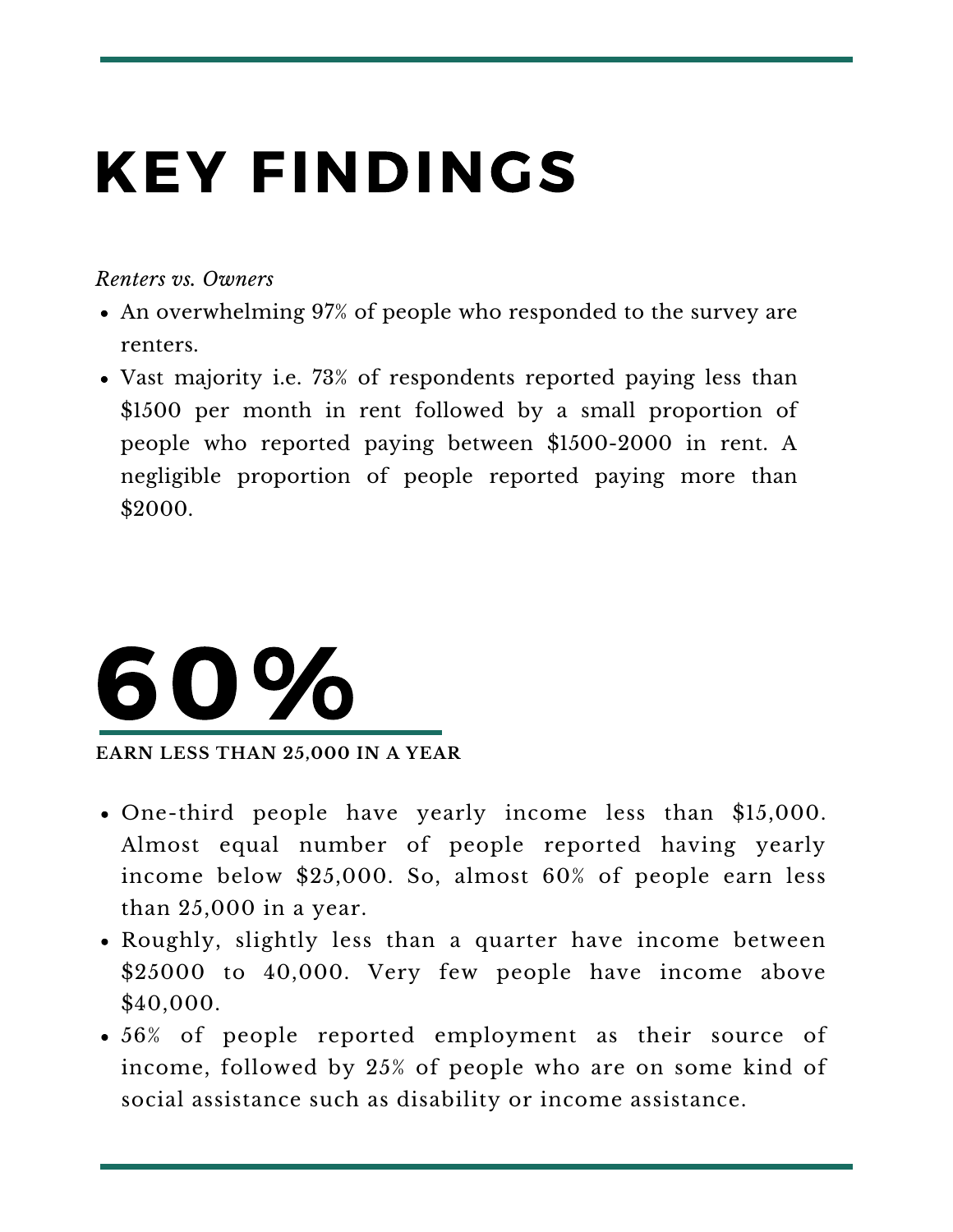#### **Despite government support, people** S E V E R A L PE O PL E F A L L I N G T H O U G H **THE E C R AN E C R A C R A C R A C R A C R A C R A C R A C R A C R A C R A C R A C R A C R A C R A C R A C R A falling through the cracks**

Around 70% of people said that COVID-19 had an impact on their financial situation.

HOWEVER, when asked if they qualified for the new Canada Emergency Response Benefit (CERB) or Employment Insurance (EI), **42% of people said they still don't qualify for CERB or EI.**

This is critical as these and many more such people are falling through the cracks.

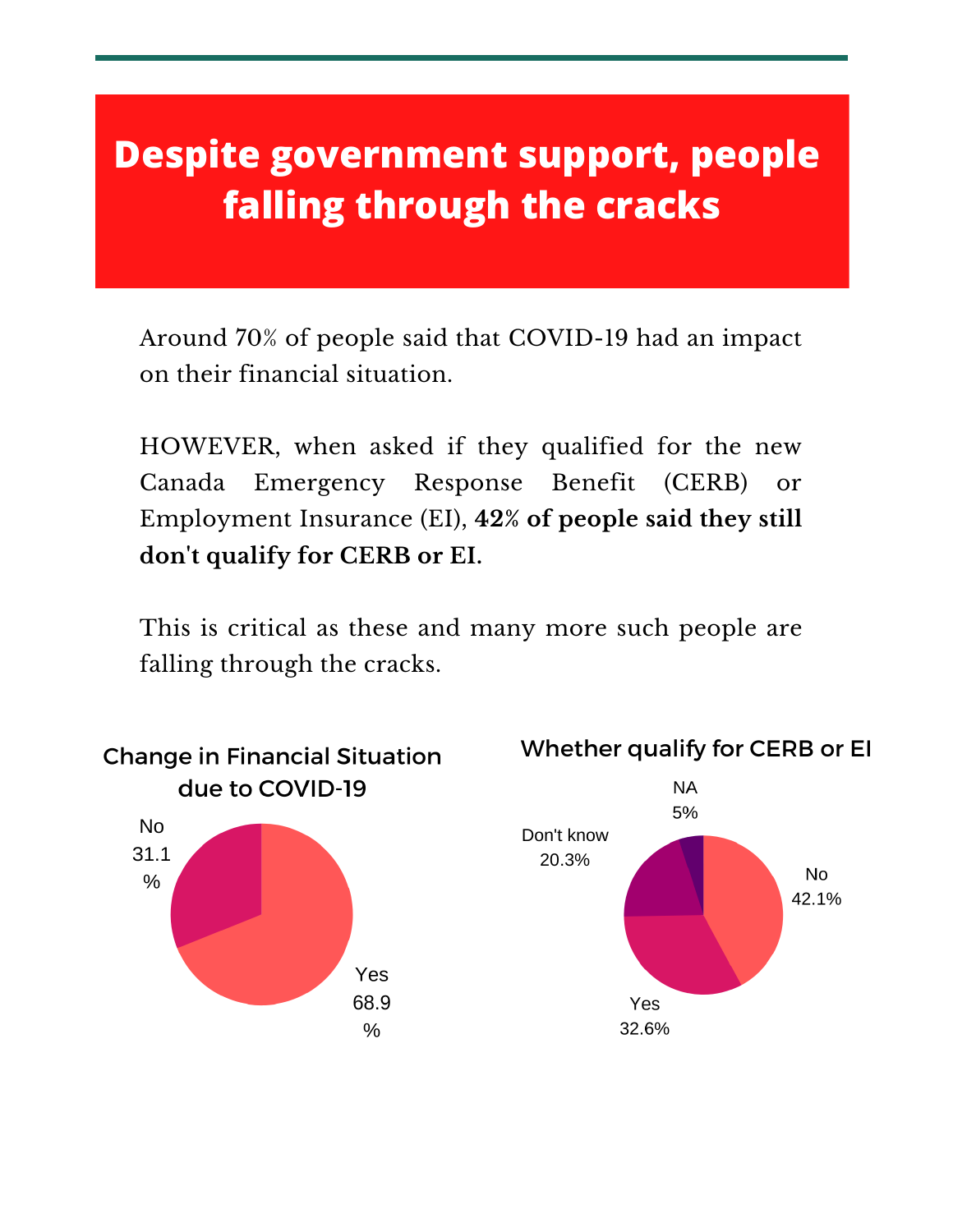## **How many people can afford to pay rent on May 1st?**



Given that May 1st is approaching fast, we asked tenants if they were facing any issues paying their rent that falls due in a few days from now.

- **Almost 50% of people** said that either they are worried or slightly worried about paying rent on May1st.
- **Twenty percent** reported that they are extremely worried about paying rent on May 1st.
- Several people i.e. **almost 35%** said that they don't have enough money to pay the rent that falls due on May 1st.
- When people were further asked if they will have to depend on someone to arrange the money for rent, around 15% of people would either have to rely on high interest loans such as payday or installment loans, borrow money from their family members or use their credit card.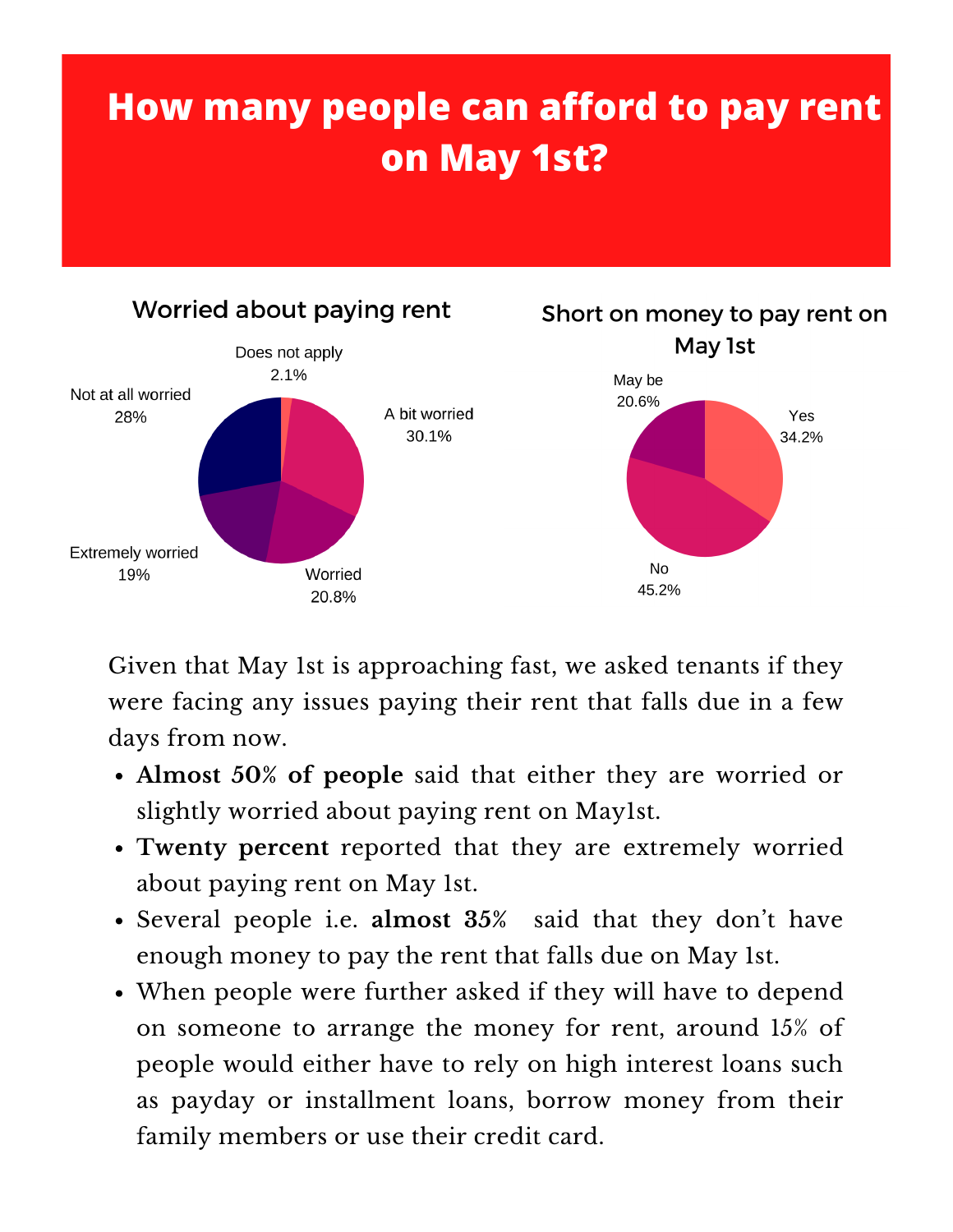## **BUILDIND** M A IN TEN AN CE / REPAIR ISSUES

#### **Harassment/Threat by landlords for not being able to pay rent**

In light of the fact that many renters don't have enough money to pay rent and have been left to negotiate with their landlords for deferring rent payments, we asked if the attitude of the landlords was forthcoming given this crisis.

**Fifteen percent or more than 160 people** said that either they already got notice of termination of tenancy or were being threatened for eviction by their landlords.

#### **Maintenance/Repair & Cleaning during the pandemic**

- When asked if they were satisfied with the maintenance and repair related issues in their buildings during this pandemic, a negligible 8% people reported that they were extremely satisfied. Twenty one percent said they are dissatisfied and another 15% of people said they are extremely dissatisfied.
- Almost 30% of people said they are dissatisfied with the level of cleaning in their buildings during the pandemic. A mere 8% of people said that they are extremely satisfied with the level of cleaning in their buildings.
- Around 25% of people feel that the landlord is not taking adequate precautions to keep the staff and tenants safe during the pandemic.

Cleaning of building during COVID-19



#### Upkeep/Maintenance of the buildin